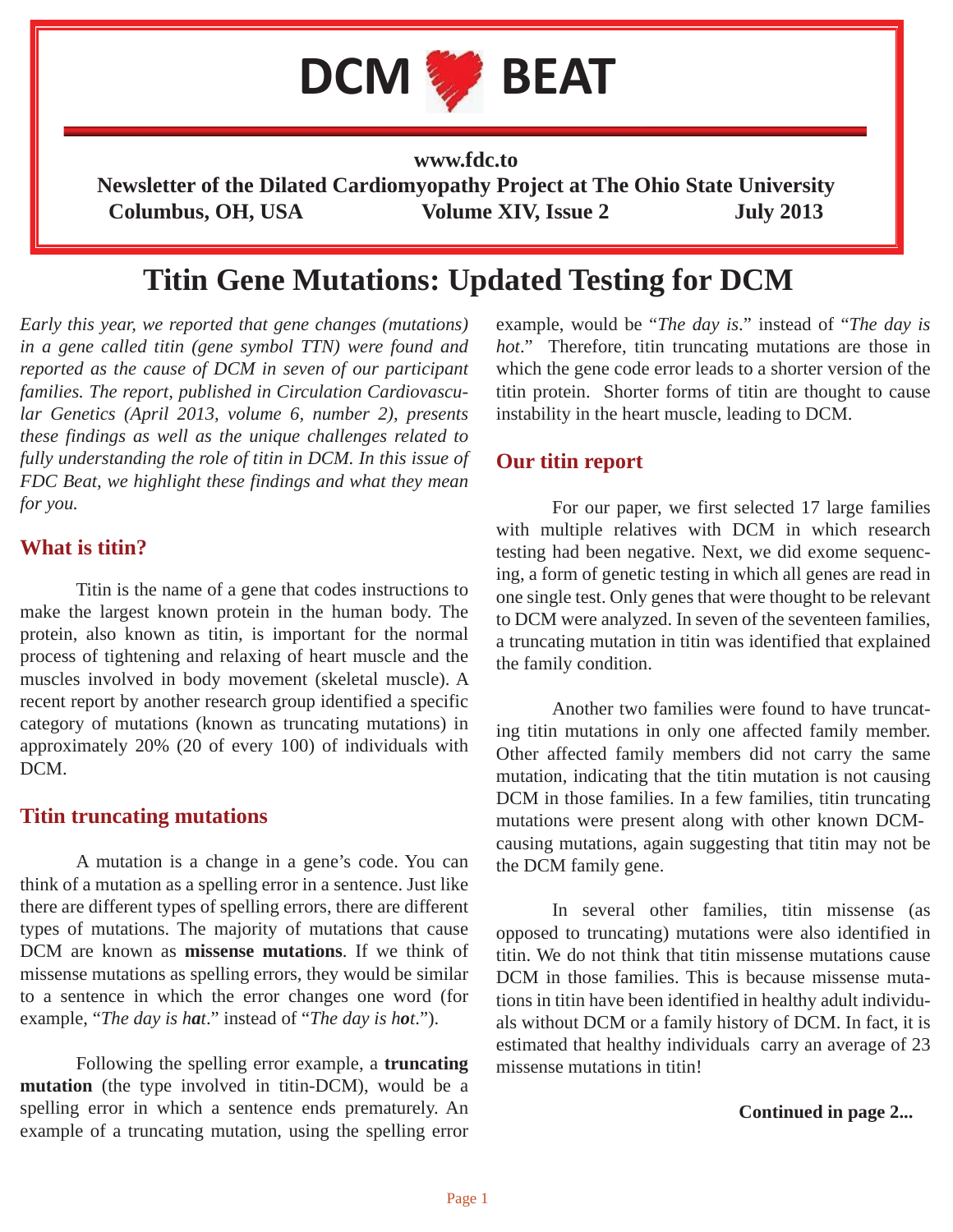## **Titin testing... Continued from page 1**

 Another problem we identified was that, similar to missense mutations, truncating mutations in titin are also found in healthy people without DCM or a family history of DCM. Although truncating mutations in titin are found less frequently in healthy individuals (compared to missense mutations in healthy individuals), the fact that they can be found in healthy individuals is problematic when deciding which mutations are disease-causing and which are not.

 We concluded that, while titin truncating mutations contribute to the cause of DCM, providers and researchers will continue to face challenges when determining the true meaning of a positive genetic testing result in titin.

### **Implications for people with DCM**

 Soon after the recent reports linking titin to DCM, clinical genetic testing laboratories updated their genetic testing menus to include this gene. The implications for people with DCM are below. The implications for family members depend on genetic testing findings in the person with DCM in the family.

1. **People with DCM who have not undergone genetic testing.** A person with DCM who has not undergone clinical genetic testing may benefit from genetic testing, as the test's ability to detect mutations has increased (with the addition of titin) from 20% to 40%.

2. **People with DCM with negative or uninformative genetic testing results.** A person with DCM who underwent clinical genetic testing and received negative or inconclusive results may want to consider repeating their genetic testing to evaluate titin.

3. **People with DCM with positive genetic testing results.** Because titin mutations may be present along with mutations in other DCM genes, a person with DCM who tested positive may benefit from repeat genetic testing to evaluate titin, especially if the provider suspects that more than one mutation may be at play in a family.

# **Implications for participants of our study**

 Notification letters were sent to adult participating members from the seven families that we reported.

Following our established protocol, these notification letters inform participants in those families that a research result is available and that, in order to receive an official report, genetic counseling and confirmatory testing at a clinical laboratory is indicated. Our research continues in all of our families. For our research participants, general implications are below. As always, we welcome inquiries regarding the status of our research.

1. **Families who received a results notification prior to 2013.** It is possible that titin has not been evaluated. However, we are continuing our research and we will send notifications should more findings become available. In the meantime, participants who already received a results notification from us should ask their provider if clinical genetic testing including titin would be beneficial.

2. **Families who have not received a results notification from us.** We only tested 17 of our families for titin. Another few hundred families are currently being tested. If you have not received a notification letter, it is possible that a result will be reported in the future. These results can take months or years to complete. According to medical guidelines, clinical genetic testing should be considered.

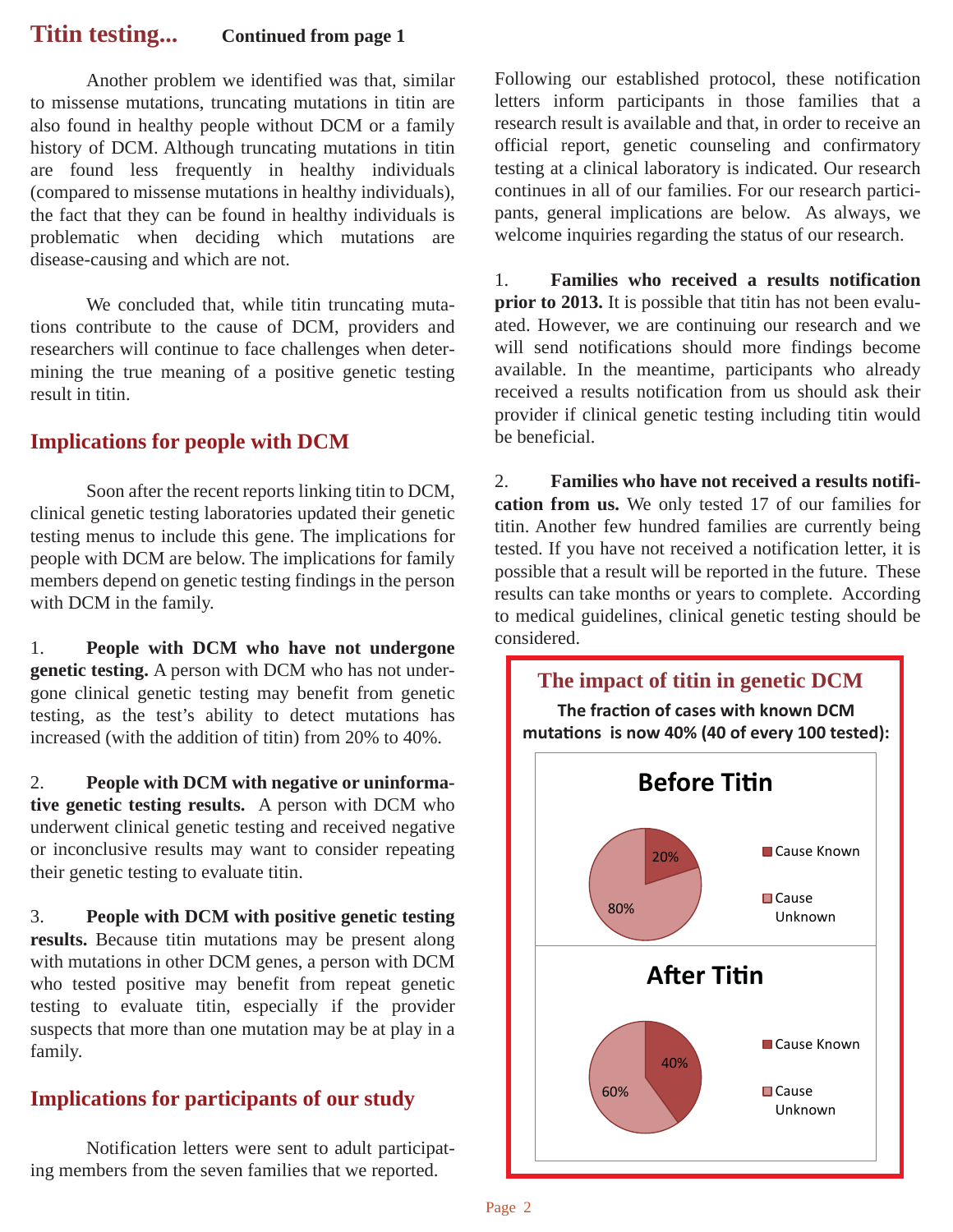# **Staff Updates: Farewell to Lizzie, Welcome Claire!**

 It is time to say farewell to our student research assistant **Elizabeth "Lizzie" Baack**, who has received a scholarship to attend The University of Texas Genetic Counseling Program at Houston.

 By the time this newsletter goes to production, Lizzie will be getting ready for the big move. She left the following note to our participating families:

*Sadly, I must announce that I am leaving the DCM Research Project at the end of July. I will be attending the Genetic Counseling Graduate Program at the University of Texas at Houston starting this fall and though I am sad to leave Ohio and Ohio State, I am excited to start the next chapter of my life. In the year that I have been with the project, I have learned so much from the wonderful people on this research team and have truly enjoyed working with them.* 

 *Also, I am grateful to you all, the participants, family and friends, for sharing your experiences with DCM with me.* 

 *My experience here has been very rewarding and the support of genetics research, by so many people like you, is both touching and inspiring. It is my hope that, in my career as a genetic counselor, I will be able to continue to contribute to important genetics research projects, like this one, and to help further our knowledge of genetics.* 

 *I wish all the best for the DCM Research Project and I look forward to seeing what other amazing things the team will discover as their research continues. Best of luck to everyone! Thank you so much!* 

 Student research assistant **Claire Murphy**, who joined us in March as a volunteer, will take over Lizzie's functions. Claire talks about her experience working in the DCM Research Project:

*It has been a pleasure to work with such an amazing group of people! Working here has been such a life changing experience and it continuously deepens my passion for genetics. It is rewarding to work with all of you and to know that our collaboration is for a good cause. I will be graduating from The Ohio State University in May of 2014 with a degree in Molecular Genetics and a minor in Chemistry. I also volunteer for the Alzheimer's Association and I currently serve as a Peer Advocate for the students on campus. My future endeavors include furthering my education by going to graduate school and eventually becoming a Genetic Counselor. Thank you for your participation and allowing me a chance to work with you all.*

 We are forever thankful for Lizzie's insights as we reactivated our project here at Ohio State and look forward to Claire formally joining our group. We welcome Claire and wish Lizzie much success!

# **FDC Research Project Now DCM Research Project**

 In April 2013, the Familial Dilated Cardiomyopathy (FDC) Research Project, our name for the last 20 years, became the Dilated Cardiomyopathy (DCM) Research Project. It's a small change with big implications.

 Our initial focus, when the study was launched in 1993, was families with multiple relatives with DCM, or Familial Dilated Cardiomyopathy (FDC). The name Familial Dilated Cardiomyopathy (FDC) Research Project reflected our main study goal. While at study inception we thought that a faulty gene was being transmitted in FDC, as time went on, and we learned more about the genetics of DCM, we realized that mutations were also present in people with DCM with a negative family history.

 The idea that mutations may be present in an individual with a negative family history is the reason for our name change. We want to expand our focus to prove this idea. We hope that the new name will help to better communicate that we welcome individuals with DCM with or without a family history. If proven true, this concept will revolutionize cardiovascular genetic medicine.